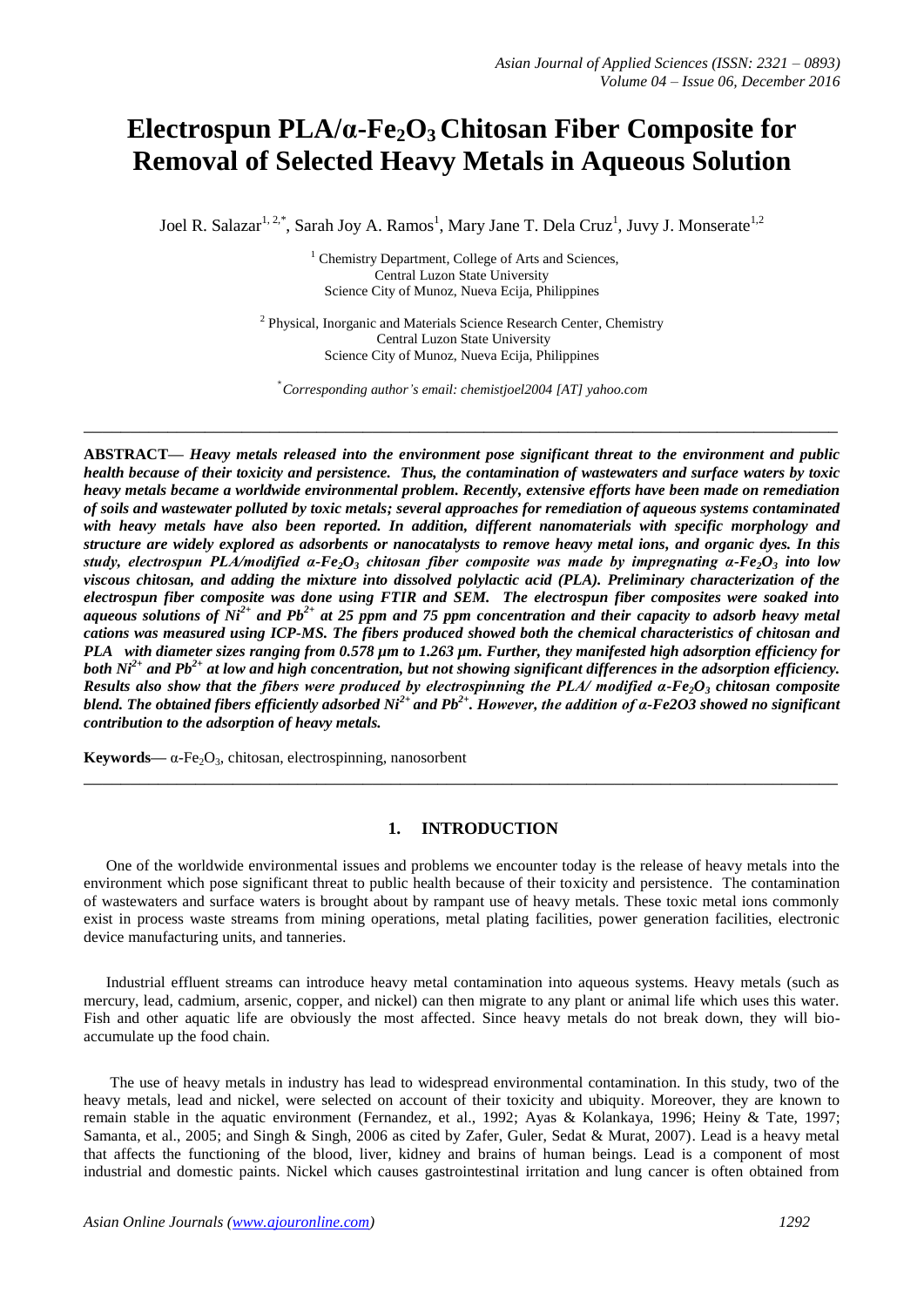Ni/Fe storage batteries. Also, it is used to produce ferrous steel cutlery (Greenwood & Earnshaw, 1993 by as cited Abia & Asuquo, 2006).

Recently, considerable efforts have been made on remediation of soils and wastewater polluted by toxic metals. Moreover, several approaches for remediation of aqueous systems contaminated with heavy metals have been reported. The use of adsorbent is considered as an effective and economical method for the removal of pollutants from wastewater due to easy handling.

With the development of nanoscience and nanotechnology, many of the new nanosorbents have been created for current water-treatment problems. Different nanomaterials with specific morphology and structure have been widely explored as adsorbents or nanocatalysts. The unique characteristics of enhanced huge planar surfaces of nanosorbents can enable and increase interface reactions with pollutants in environment (Wang & Chen, 2012).

Several studies on nanomaterials (NMs) have demonstrated that they are cost-effective, efficient and environmentfriendly alternative to existing treatment materials from the standpoints of both resource conservation and environmental remediation (Friedrich, et al., 1998; Dimitrov, 2006; and Dastjerdi & Montazer, 2010 as cited by Xu, et al., 2012). Nanotechnology holds out the promise of immense improvements in manufacturing technologies, electronics, telecommunications, health and even environmental remediation (Gross, 2001; Kim et al., 2005; and Moore, 2006 as cited by Xu, et al., 2012). It involves the production and utilization of a diverse array of NMs, which include structures and devices with sizes ranging from 1 to 100 nm, and display unique properties not found in bulk-sized materials (Stone, et al., 2010; Wang, et al., 2010 as cited by Xu, et al., 2012).

In this study,  $\alpha$ -Fe<sub>2</sub>O<sub>3</sub> was impregnated into low viscosity chitosan, and blended with PLA using electrospinning apparatus to produce composite fiber. The obtained composite fiber was used for heavy metal residue removal of  $Pb<sup>2</sup>$ and  $Ni<sup>2+</sup>$  in aqueous solutions.

# **2. METHODOLOGY**

#### **2.1 Materials**

PLA (*polylactic acid*) in commercial grade with a molecular weight of 160,000 g / mole, low viscous chitosan from crab shell (<12% loss on drying), α-Fe<sub>2</sub>O<sub>3</sub> (97% trace metals basis), dichloromethane (>99.9% purity, volatile and high toxicity), and methanol (95% purity, volatile) were purchased from Sigma Aldrich Corporation.

An optimum power supply of 30kV was employed to charge the polymer solution. Ordinary aluminum foil was used to collect the nanofibers.

 $Pb(NO<sub>3</sub>)<sub>2</sub>$  and Ni(NO<sub>3</sub>)<sub>2</sub> in analytical grade reagents were used for the removal of heavy metals in aqueous solution.

# **2.2 Modification of Chitosan with α-Fe2O<sup>3</sup>**

Five hundred milligrams of chitosan was dispersed in five milliliter (5mL) methanol and mixed with different amounts of  $\alpha$ -Fe<sub>2</sub>O<sub>3</sub> (0.25g, 0.50g, and 0.75g). Then, it was heated in a boiling tube, and stirred using auto-sonicator repeatedly until the mixture became homogenous.

# **2.3 Preparation of PLA/Modified α-Fe2O<sup>3</sup> Chitosan Blend**

Two grams of PLA was weighed using analytical balance, and then dissolved in fifteen milliliter (15mL) of dichloromethane (CH<sub>2</sub>Cl<sub>2</sub>). The PLA pellets were stirred until completely dissolved. Modified  $\alpha$ -Fe<sub>2</sub>O<sub>3</sub> chitosan solution was added directly to the PLA solution. The solution was stirred using auto-sonicator until homogenous solution was obtained.

#### **2.4 Electrospinning of PLA/Modified α-Fe2O<sup>3</sup> Chitosan Blend**

The fully dissolved solution was drawn into the syringe; then, the needle was attached to the set-up. Air from the needle was removed, and the polymer solution was pushed manually through the syringe until it emerged at the end of the needle. The solution was electrospun at room temperature.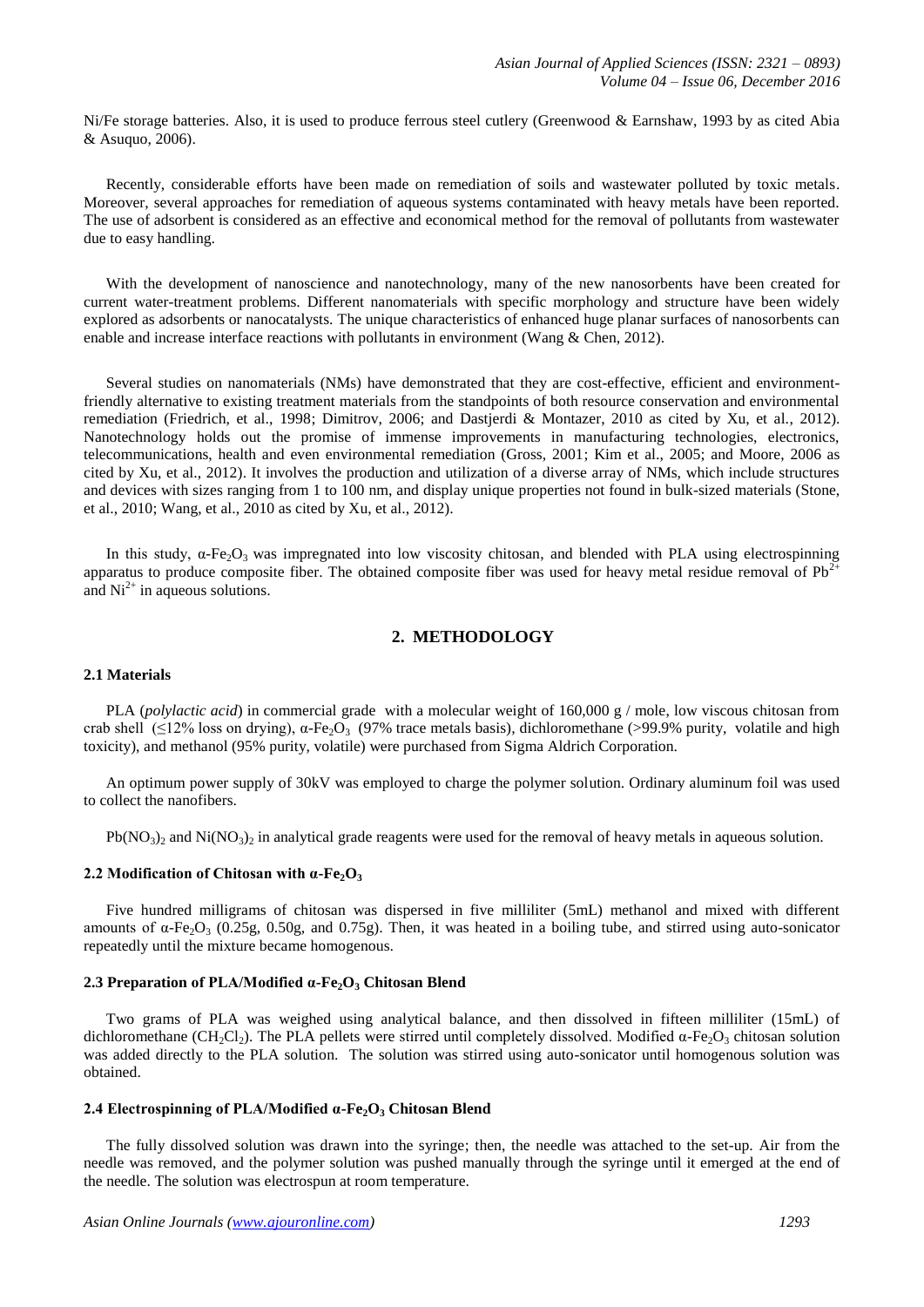When droplets of the polymers solution appeared at the end of the needle, the 30 kV power supply was turned on, and the polymer solution was pushed for slight pressure. This electrospinning process was continued until desired collection was established, and solid products samples were visible in the collector plate covered by aluminum foil.

# **2.5 Optimization Parameters**

Parameters were varied based on the resulting range of fiber diameter and fiber uniformity. Fourier Transform Infrared Spectroscopy (FTIR) and Scanning Electron Microscope (SEM) were used to interpret the outcome of electrospinning.

# **2.6 Evaluation of the Fibers**

The fibers obtained after electrospinning were cut approximately 1cm x 1cm. The fiber diameter and fiber consistency were determined by randomly selecting three representative fibers from each sample at different locations. For sample selection, samples with abnormal structures were avoided. Scanning Electron Microscope (SEM) was used to examine the morphology of the fibers, while the different functional groups present in the fiber were analyzed using Fourier Transform Infrared Spectrophotometer (FTIR).

# **2.7 Preparation of Aqueous Solutions Containing Heavy Metal Ions**

The nitrate salts of  $Pb^{2+}$  and  $Ni^{2+}$  in analytical grade were used without further purification. Stock solutions of 1000 ppm of each nitrate salts were prepared. From 1000 ppm stock solutions of nitrate salts, 150 ppm and 50 ppm concentrations of  $Ni^{2+}$  and  $Pb^{2+}$  nitrate solutions were prepared.

To produce a solution with concentration of 25 ppm  $Pb^{2+}$  and 25 ppm  $Ni^{2+}$ , twenty five milliliter (25 mL) of 50 ppm  $Ni<sup>2+</sup>$  and twenty five milliliter (25 mL) of 50 ppm  $Pb<sup>2+</sup>$  solutions were mixed. Another test solution was prepared by mixing twenty five milliliter (25 mL) of 150 ppm Ni<sup>2+</sup> and twenty five milliliter (25 mL) of 150 ppm Pb<sup>2+</sup> solutions to produce a solution with concentration of 75 ppm  $Pb^{2+}$  and 75 ppm  $Ni^{2+}$ .

#### **2.8 Batch Removal of Heavy Metal Ions from Aqueous Solutions**

The adsorption of heavy metal by PLA/modified  $\alpha$ -Fe<sub>2</sub>O<sub>3</sub> chitosan fiber composite was studied through a batch operation chosen due to its simplicity at room temperature. 0.5 g of each fiber was suspended in a one hundred milliliter (100 mL) test solution containing 25 ppm  $Pb^{2+}$  and 25 ppm  $Ni^{2+}$ . The same procedure was applied for a test solution containing one hundred milliliter (100 mL) of 75 ppm concentrations of  $Pb^{2+}$  and  $Ni^{2+}$ . The samples were drenched for 24 hr at room temperature. After 24 hr, the soaked fibers were pulled out from the solutions, after which the solutions were stirred for 90 min at 150 rpm. After a time period of agitation, the suspensions were centrifuged at 2500 rpm for 5 min. The supernatants were collected and stored in the refrigerator until the day of analysis.

The supernatants were analyzed for the decrease in  $Pb^{2+}$  and  $Ni^{2+}$  concentrations through Inductively Coupled Plasma-Mass Spectrometer (ICP-MS). The effects of the experimental parameters on the adsorption capacity of PLA/modified  $\alpha$ -Fe<sub>2</sub>O<sub>3</sub> chitosan blend in the experiments were also investigated. The percent of removed metal ions by the adsorbent was calculated by the following equation:

$$
R\left(\% \right) = \left[\frac{Co - Ct}{Co}\right] \times 100
$$

where R is the removal efficiency of the metals ions,  $C_0$  is the initial concentration of the metal ions in ppm, and  $C_t$  is the concentration of the metal ions at any time in ppm.

# **3. RESULTS AND DISCUSSION**

#### **3.1 Electrospun PLA/Modified α-Fe2O3 Chitosan Blend**

Polylactic acid and α**-**Fe2O3**-**modified chitosan were blended together using needle type electrospinning apparatus. Fibers were successfully produced at optimum electrospinning parameters such as voltage required (30 kV), needle tip size (21 gauge), and tip-to-collector distance (20 in.). The produced fiber from PLA/chitosan blend alone was white in color and had fine texture, while the fibers produced from PLA/modified  $\alpha$ -Fe<sub>2</sub>O<sub>3</sub> chitosan blend had gray to black color with fine texture. Blended polymer solution was employed to improve the properties of the polymers since its potential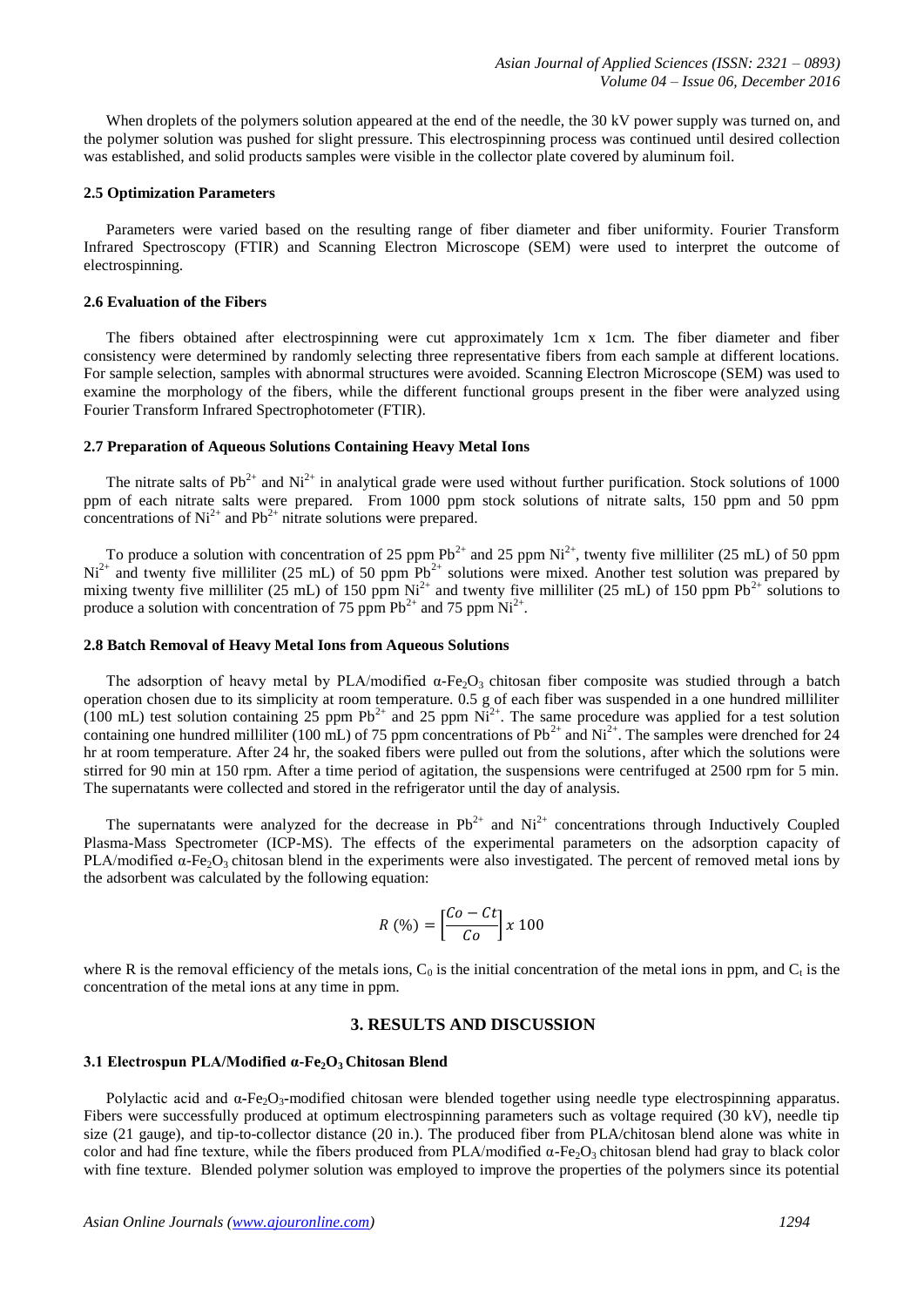application is for heavy metal residue removal in aqueous solution. Each of the blended polymer solution contained varying amount of α**-**Fe2O3 to assess the effect of α**-**Fe2O<sup>3</sup> concentration in removing heavy metal residues. The amount of α**-**Fe2O<sup>3</sup> in each blend varied from 0 gram, 0.25 gram, 0.50 gram, and 0.75 gram, respectively. The potential of PLA/modified  $\alpha$ -Fe<sub>2</sub>O<sub>3</sub> chitosan fiber composites in removing heavy metal residues was tested by soaking the fibers in 25 ppm and 75 ppm aqueous solutions of nickel (II) nitrate and lead (II) nitrate.

# **3.2 Fourier Transform Infrared Spectroscopy Analyses**

The FTIR spectrum (Figure 1) of the fiber produced from PLA/modified  $\alpha$ -Fe<sub>2</sub>O<sub>3</sub> chitosan blend shows the characteristic bands that belong mainly to PLA, and intersecting with the chitosan. It can be observed that pure chitosan had peaks on 3357 cm<sup>-1</sup> (-OH stretching), 2877 cm<sup>-1</sup> (-CH<sub>2</sub> asymmetric stretching), 1645 cm<sup>-1</sup> (-NH bending), and 1027 cm<sup>-1</sup> (-CN bending) which represented the functional groups of the chitosan. PLA/modified  $\alpha$ -Fe<sub>2</sub>O<sub>3</sub> chitosan blends had characteristic peaks with vibrational frequencies of 1749 cm<sup>-1</sup> (C=O stretching), 1455 cm<sup>-1</sup> characteristic peaks with vibrational frequencies of  $1749 \text{ cm}^{-1}$  (C=O stretching),  $1455$ stretching), and 1180 cm<sup>-1</sup> (C-O-C asymmetric stretching in ester).



**Figure 1.** The FTIR spectra of PLA/modified  $\alpha$ -Fe-O<sub>3</sub>(0.75g) chitosan (top 1st), PLA/modified  $\alpha$ -Fe-O<sub>3</sub>(0.50g) chitosan (2nd), PLA/modified α-Fe<sub>2</sub>O<sub>3</sub>(0.25g) chitosan (3rd), PLA/Chitosan (4th), pure PLA (5th), and pure chitosan (bottom last).



**Figure 2.** Scanning Electron Microscope Images of Electrospun Fibers: (T1) PLA/Chitosan, (T2) PLA/modified α-Fe<sub>2</sub>O<sub>3</sub> (0.25g) chitosan, (T3) PLA/modified  $\alpha$ -Fe<sub>2</sub>O<sub>3</sub>(0.50g) chitosan, and (T4) PLA/modified  $\alpha$ -Fe<sub>2</sub>O<sub>3</sub>(0.75g) chitosan.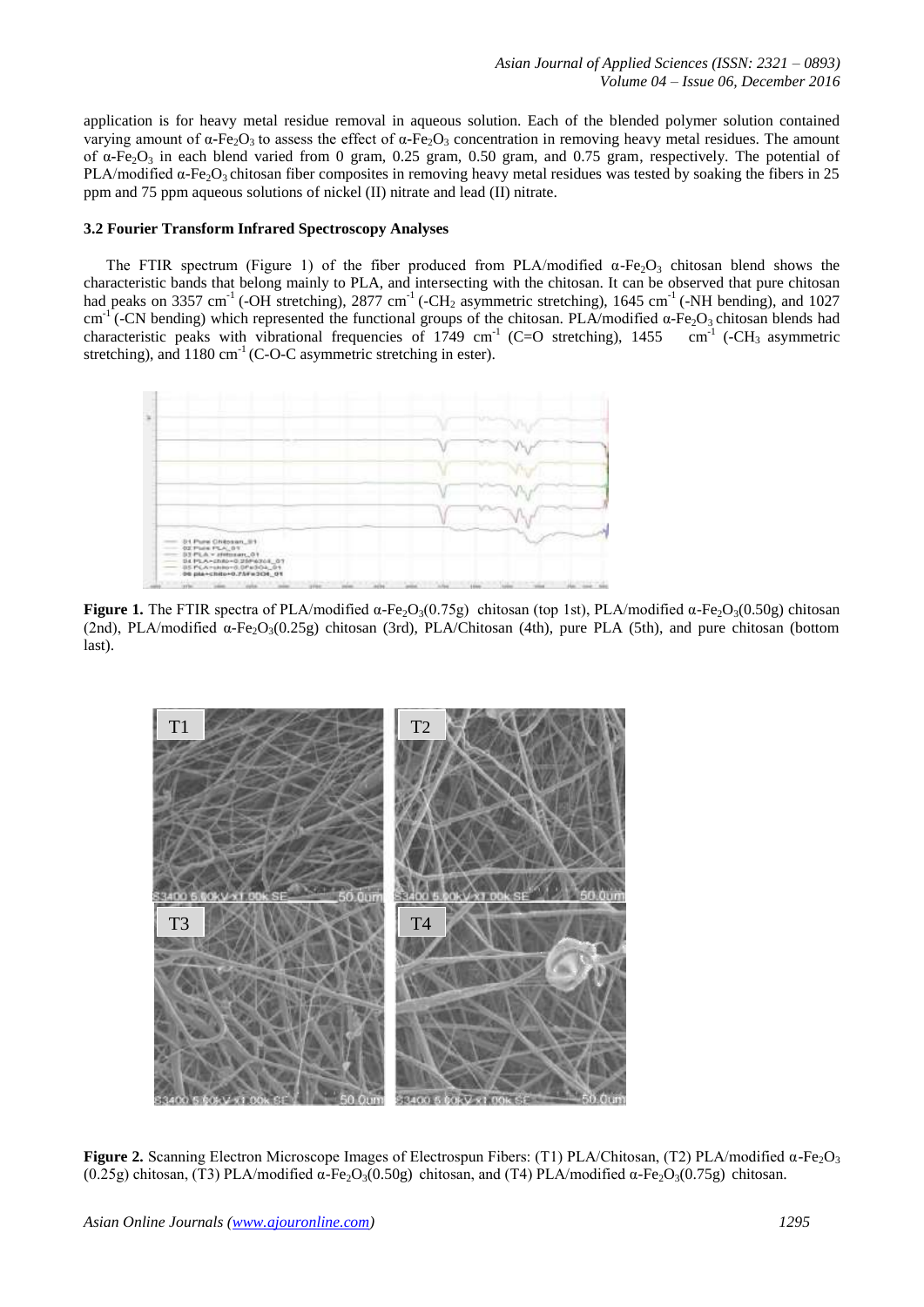#### **3.3 Scanning Electron Microscopy Analyses**

The SEM images of PLA/modified  $\alpha$ -Fe<sub>2</sub>O<sub>3</sub> chitosan fiber composite are shown in Figure 2. The fibers were analyzed by SEM using 5.00 kV supply and 1000 magnification in all three randomly chosen areas of sample. Thirty six measurements (twelve measurements per area) were made for each fiber. The diameter sizes of the fiber ranged from 0.578 μm to 1.263 μm. The smaller sizes of the fibers were suitable for the removal of heavy metals because they could influence high adsorption capacity for heavy metal ions indicating their unique morphology which could bring much larger surface area per unit mass, and high effectivity for the removal of heavy metal ions from aqueous solutions (Min, et al., 2011).

The mean average diameter size of the electrospun fibers is presented on Table 1. As can be seen, the fiber diameter decreased as the amount of  $\alpha$ -Fe<sub>2</sub>O<sub>3</sub> in the blend increased. According to Liu, Luo, & Zhou (2013), the size of the  $\alpha$ - $Fe<sub>2</sub>O<sub>3</sub>$  nanoparticles is far smaller than the macropores of the wet polymer solution. Magnetic nanoparticles could rotate freely, and randomly align within the pores at wet state. When they are fixed and dried in the air with the supply of voltage, the composite fibers shrink in the longitudinal direction resulting in the decrease in size of the fiber in dry state.

**Table 1.** Mean average diameter size and measure of significance of the electrospun fibers: (T1) PLA/chitosan, (T2) PLA/modified  $\alpha$ -Fe<sub>2</sub>O<sub>3</sub> (0.25g) chitosan, (T3) PLA/modified  $\alpha$ -Fe<sub>2</sub>O<sub>3</sub> (0.50g) chitosan, and (T4) PLA/modified  $\alpha$ -Fe<sub>2</sub>O<sub>3</sub> (0.75g) chitosan.

| <b>Treatment</b> | Average Diameter $(\mu m)$ |
|------------------|----------------------------|
| Τ1               | $1.263^a \pm 1.408$        |
| T <sub>2</sub>   | $0.955^b \pm 0.986$        |
| T3               | $0.659^b \pm 0.787$        |
| T4               | $0.578^b \pm 0.776$        |

\*Values of the same superscript are not significantly different at  $\alpha$ =0.05 (DMRT Results)

Table 1 further reveals that T1 was significantly different from T2, T3, and T4. However, T2, T3, and T4 were not significantly different with each other. This data suggests that the addition of  $\alpha$ -Fe<sub>2</sub>O<sub>3</sub> significantly reduced the diameter size of the fibers. Although the size of the fiber decreased with increased concentration of  $\alpha$ -Fe<sub>2</sub>O<sub>3</sub>, the decrease in size of the fiber was not significantly different with increase in the amount of  $\alpha$ -Fe<sub>2</sub>O<sub>3</sub>.

# **3.4 Inductively Coupled Plasma – Mass Spectrophotometer Analyses (ICP-MS)**

The analyses of the adsorption efficiency of the fibers in  $Ni^{2+}$  and  $Pb^{2+}$  using ICP-MS are revealed in Figures 3 and 4. At 75 ppm concentration of  $\overrightarrow{Ni}^2$  (Figure 3), it can be observed that T1 had the highest adsorption efficiency followed by T3, while T2 had the lowest adsorption efficiency. At 25 ppm concentration of  $Ni^{2+}$ , T3 had the highest adsorption efficiency followed by T1, while T4 had the lowest adsorption efficiency. In both high and low concentrations of  $Ni^{2+}$ , no significant differences manifested among the treatments which means the addition of  $\alpha Fe_2O_3$  had no effect on the adsorption of  $Ni<sup>2+</sup>$ in fiber blends.



**Figure 3.** Adsorption Efficiency of Electrospun Fibers in Ni<sup>2+</sup> at 75 ppm and 25 ppm Concentrations: (T1) PLA/chitosan, (T2) PLA/modified  $\alpha$ -Fe<sub>2</sub>O<sub>3</sub> (0.25g) chitosan, (T3) PLA/modified  $\alpha$ -Fe<sub>2</sub>O<sub>3</sub>(0.50g) chitosan, and (T4) PLA/modified  $\alpha$ - $Fe<sub>2</sub>O<sub>3</sub>(0.75g)$  chitosan.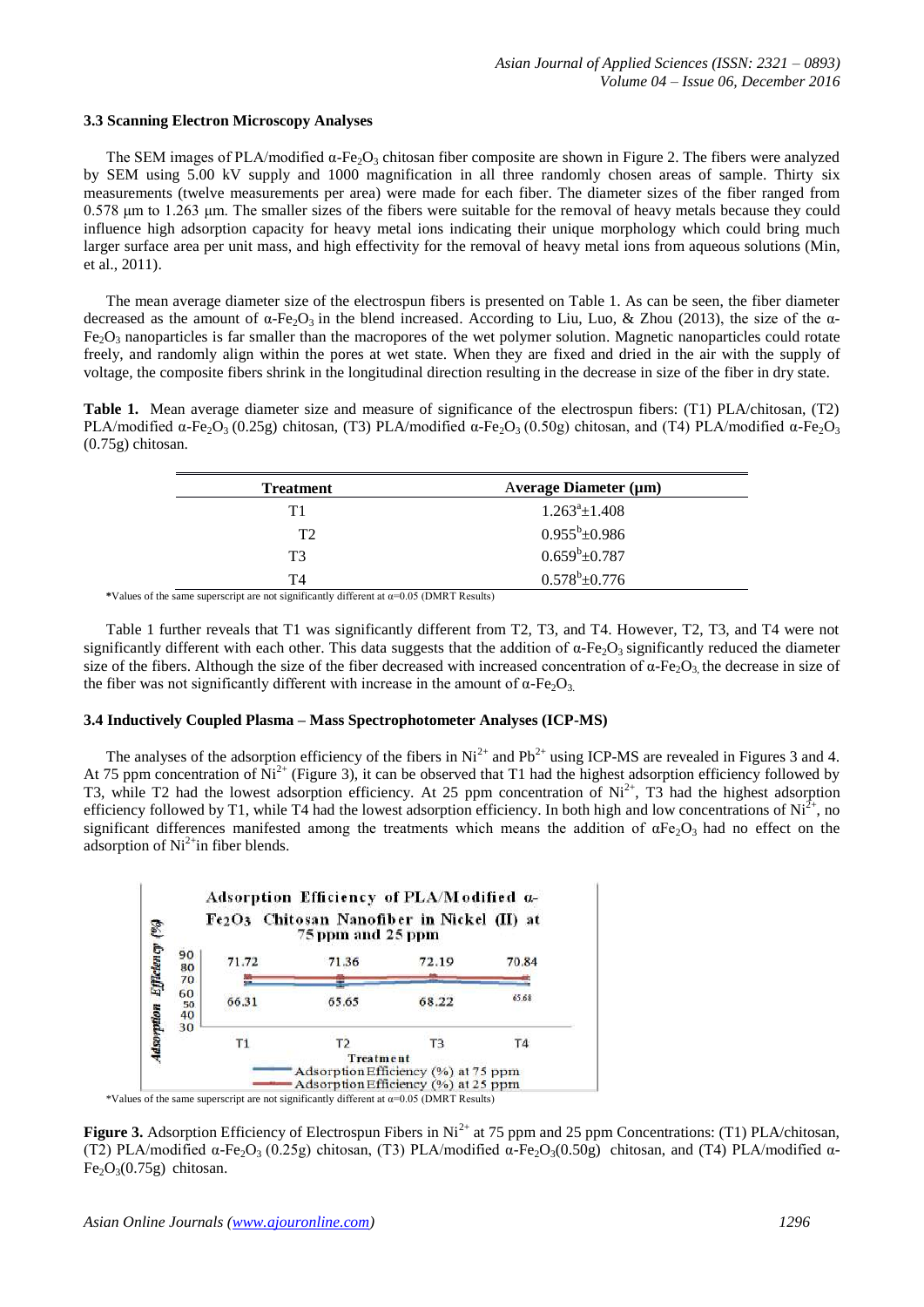

\*Values of the same superscript are not significantly different at  $\alpha$ =0.05 (DMRT Results)

**Figure 4.** Adsorption Efficiency of Electrospun Fibers in Pb<sup>2+</sup> at 75 ppm and 25 ppm Concentrations: (T1) PLA/chitosan, (T2) PLA/modified α-Fe2O3 (0.25g) chitosan, (T3) PLA/modified α-Fe2O3(0.50g) chitosan, and (T4) PLA/modified α-Fe2O3(0.75g) chitosan.

At 75 ppm of  $Pb^{2+}$ , T3 had the highest adsorption efficiency followed by T2, while T1 had the lowest adsorption efficiency. Further, the adsorption efficiency of both T2 and T3 were not significantly different, while T1 was significantly different with T2, T3 and T4. In this graph (Figure 4), the presence of  $\alpha$ -Fe<sub>2</sub>O<sub>3</sub> showed slight difference in adsorption efficiency of fibers to Pb<sup>2+</sup>. At 25 ppm concentration of Pb<sup>2+</sup>, T1 showed the highest adsorption efficiency followed by T2, while T3 had the lowest adsorption efficiency. Moreover, it can be noted from the plot that the adsorption efficiency of both T1 and T2 were not significantly different, but was significantly different in both T3and T4.

In both low and high concentrations of  $Pb^{2+}$ , the adsorption efficiency of the fibers varied with the presence of  $\alpha$ -Fe<sub>2</sub>O<sub>3</sub>. In 75 ppm of Pb<sup>2+</sup>, the fibers with α-Fe<sub>2</sub>O<sub>3</sub> adsorbed higher concentration of Pb<sup>2+</sup>, but in 25 ppm of Pb<sup>2+</sup> only T1(PLA/chitosan) and T2 (PLA/chitosan /0.25g  $\alpha$ -Fe<sub>2</sub>O<sub>3</sub>) showed high adsorption efficiency.

The adsorption efficiency of the fiber composites as shown in Figures 3 and 4 was higher at lower concentrations of  $Ni<sup>2+</sup>$  and Pb<sup>2+</sup> (25 ppm) in the aqueous solution. This observation was made to account for the saturation of the adsorbent fibers at higher concentration (75 ppm) of heavy metals. Since the addition of  $\alpha$ -Fe<sub>2</sub>O<sub>3</sub> in the fibers did not show significant contribution in adsorbing the Pb<sup>2+</sup> and  $Ni^{2+}$ , the adsorption efficiency can be due to the added chitosan, which was also present in the produced fibers. Chitosan was found to be effective in removing anionic dyes and cationic heavy metals from wastewater (Ngah, Teong, & Hanafiah, 2011) because the amine groups of chitosan can bind with the metal cations (Guibal, 2004 as cited by Sewvandi & Adikary, 2013).

It is also evident in Figures 3 and 4 that the adsorption efficiency of the produced fibers on  $Ni^{2+}$  was higher than the adsorption efficiency on  $\text{Pb}^{2+}$  in both high and low concentration of heavy metals. This was due to the competition of the metals in binding with the adsorbent chitosan since  $Pb^{2+}$  and  $Ni^{2+}$  were in the same aqueous solution. Nickel (II) ion was adsorbed with higher percentage removal than lead (II) ion. This may be explained by considering the ionic radii of the two metals:  $Ni^{2+}$  (0.72Å) and Pb<sup>2+</sup> (1.20Å). Since Ni<sup>2+</sup> ions had a smaller ionic radius, it was possible that Ni<sup>2+</sup> ions diffused through the adsorbent pores faster than the bulkier  $Pb^{2+}$  ions (Abia & Asuquo, 2006). Moreover, as cited by Abia and Asuquo (2006), Atkinson et al., (1998) stated that during sorption of metal ions, the ions of smaller ionic radii tend to move faster to potential adsorption sites.

# **4. CONCLUSION**

Based on the results of this study, the  $\alpha$ -Fe<sub>2</sub>O<sub>3</sub> was successfully incorporated into a low viscous chitosan blended with PLA using electrospinning process. Fibers with diameter sizes ranging from 0.578  $\mu$ m-1.263  $\mu$ m were produced. The fibers obtained were efficient in adsorbing  $Ni^{2+}$  and  $Pb^{2+}$  in both high (75ppm) and low (25 ppm) heavy metal concentrations. However, the addition of  $\alpha$ -Fe<sub>2</sub>O<sub>3</sub> in the fibers did not show contribution and significant difference in removing  $Ni^{2+}$  and  $Pb^{2+}$  in both high and low concentrations of heavy metals.